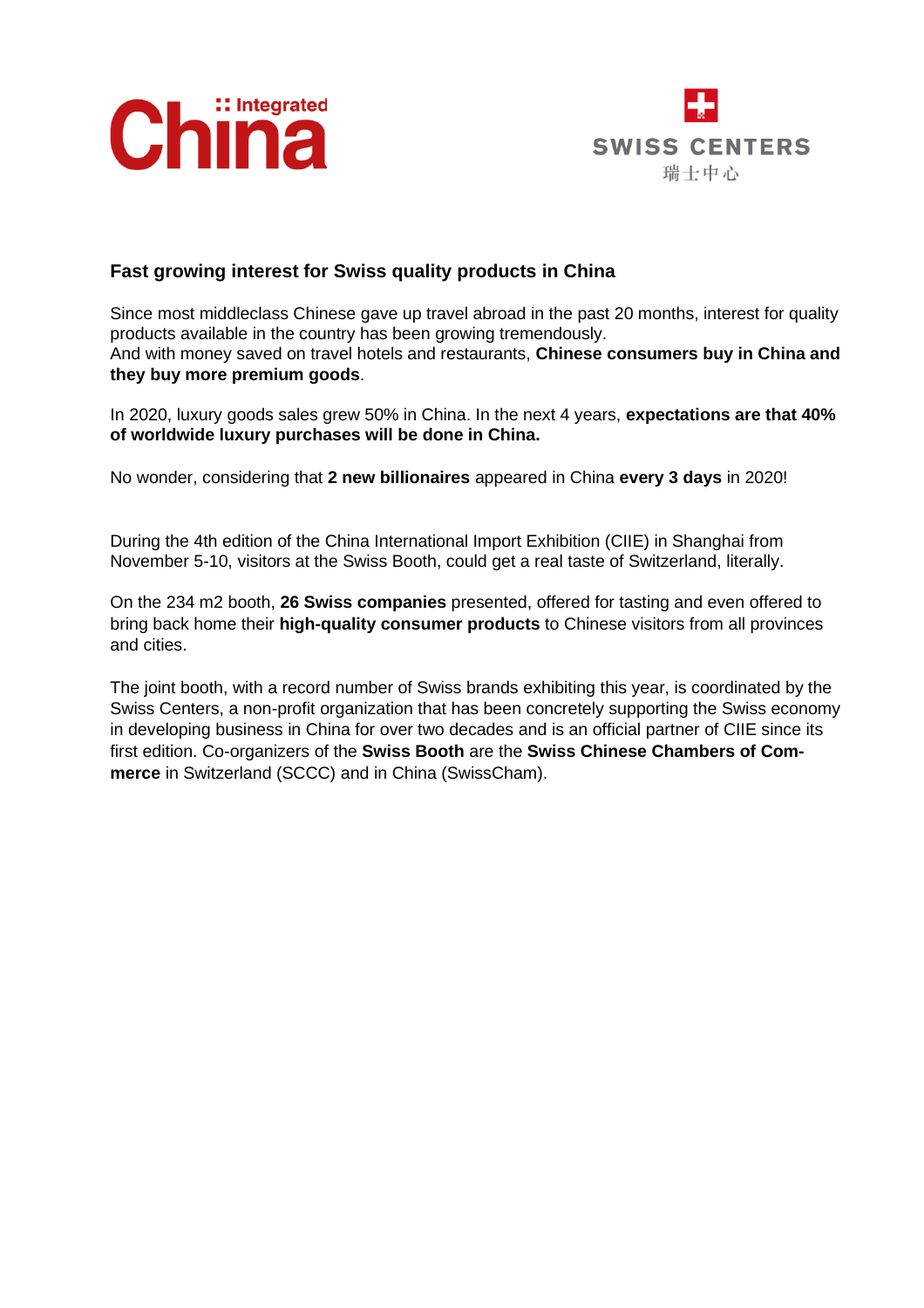





*Picture legend: A taste of Switzerland in China: the Swiss Ambassador and Shanghai Consul General at the Swiss Centers Booth at the China International Import Exhibition 2021.*

The Swiss Ambassador Bernardino Regazzoni and Consul General Olivier Zehnder visited all Swiss exhibitors, the well-established Swiss brands such as Frey (owned by Migros), Ricola, Jura and Victorinox, as well as new comers to the market such as Morand Distillery and Absinthe Kübler.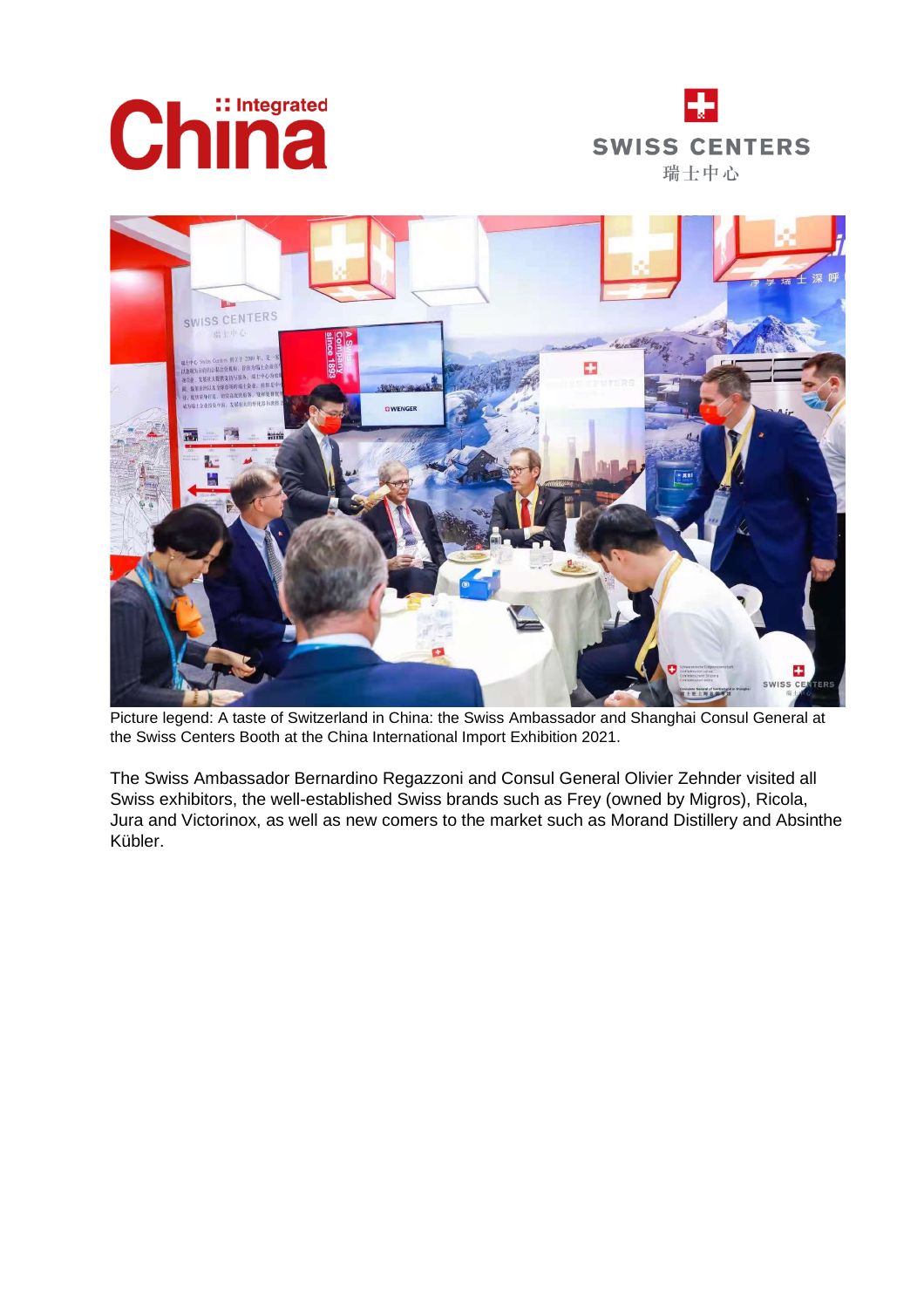

*Picture legend: More than 25 Swiss brands showcase their high quality products at the CIIE 2021. Copyright: swisscenters.org*

## **Chinese consumption and "common prosperity"**

While tourism experiences a difficult year in China because of Beijing's zero-Covid policy and mobility restrictions, the Swiss Centers experts see a lot of reason for long-term optimism for Swiss consumer goods.

Under the just launched 'common prosperity' campaign, the government seeks to expand the middle class, which undoubtedly will be positive for consumption growth in the long term.

Besides, since **the most affluent Chinese citizen** who used to travel and shop abroad **buy now only in China**, consumption of high quality products is expected to grow faster than the average retail consumption. This favors premium products which are typically made by Swiss companies.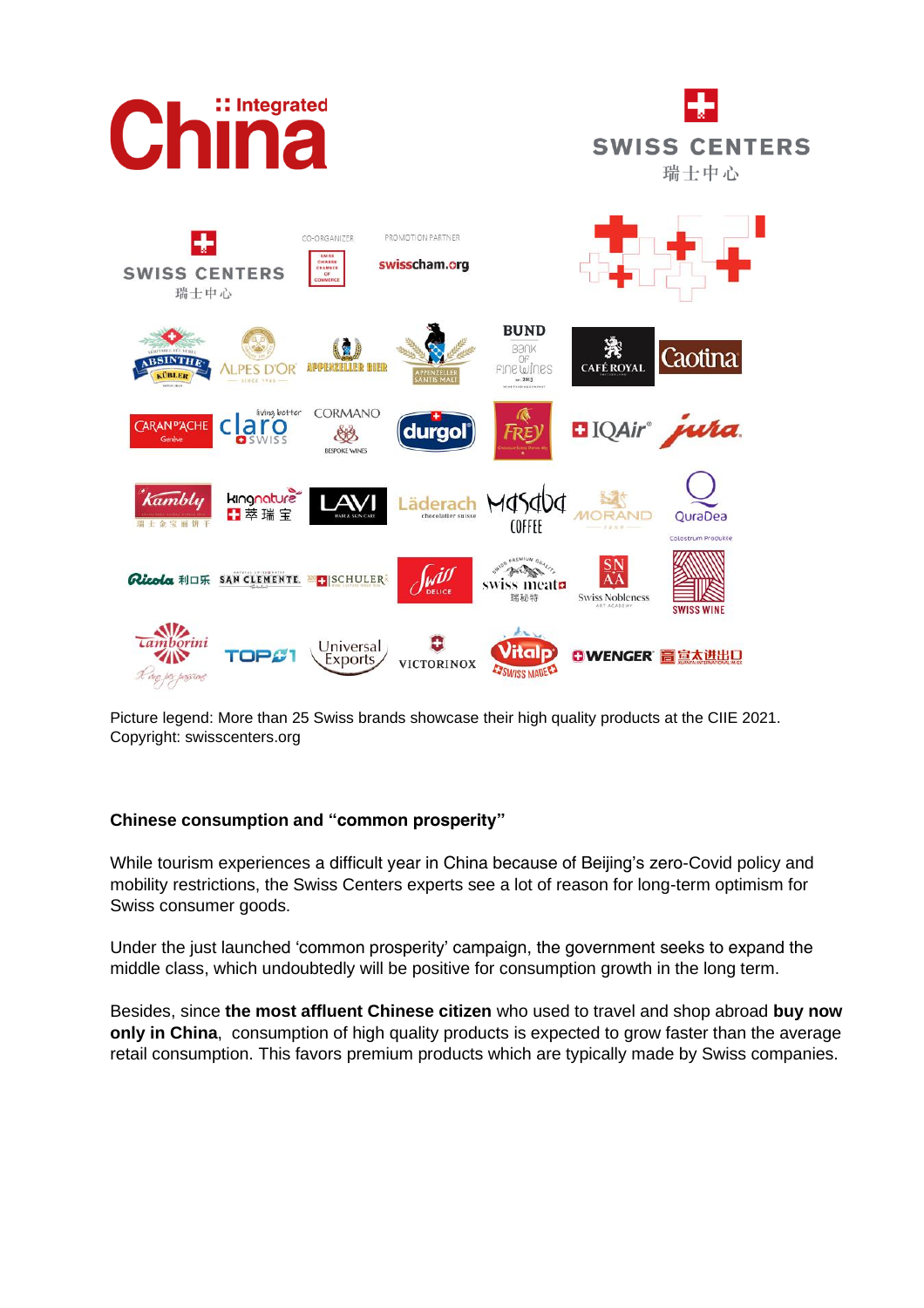





The China Integrated Team has been instrumental in setting up and developping the business of more than 100 companies in China.

We hope that the information above can be of interest and we remain at your disposal for your China strategy and development plans.

For more information or a discussion, do not hesitate to contact [n.musy@ch-ina.com.](mailto:n.musy@ch-ina.com)

© Nicolas Musy & your China Integrated team

## **China Integrated**

China Integrated is designed to facilitate the long-term, superior success of its clients in China.

With 20 years experience and comprehensive in-house expertise in research, legal, recruitment, tax, finance, IT/ERP & public relations, China Integrated is specialized in establishing or acquiring successful businesses and managing the back offices of its clients.

China Integrated has offices in Shanghai, Beijing, Hong Kong and Mongolia.

## **Engineering your Success**